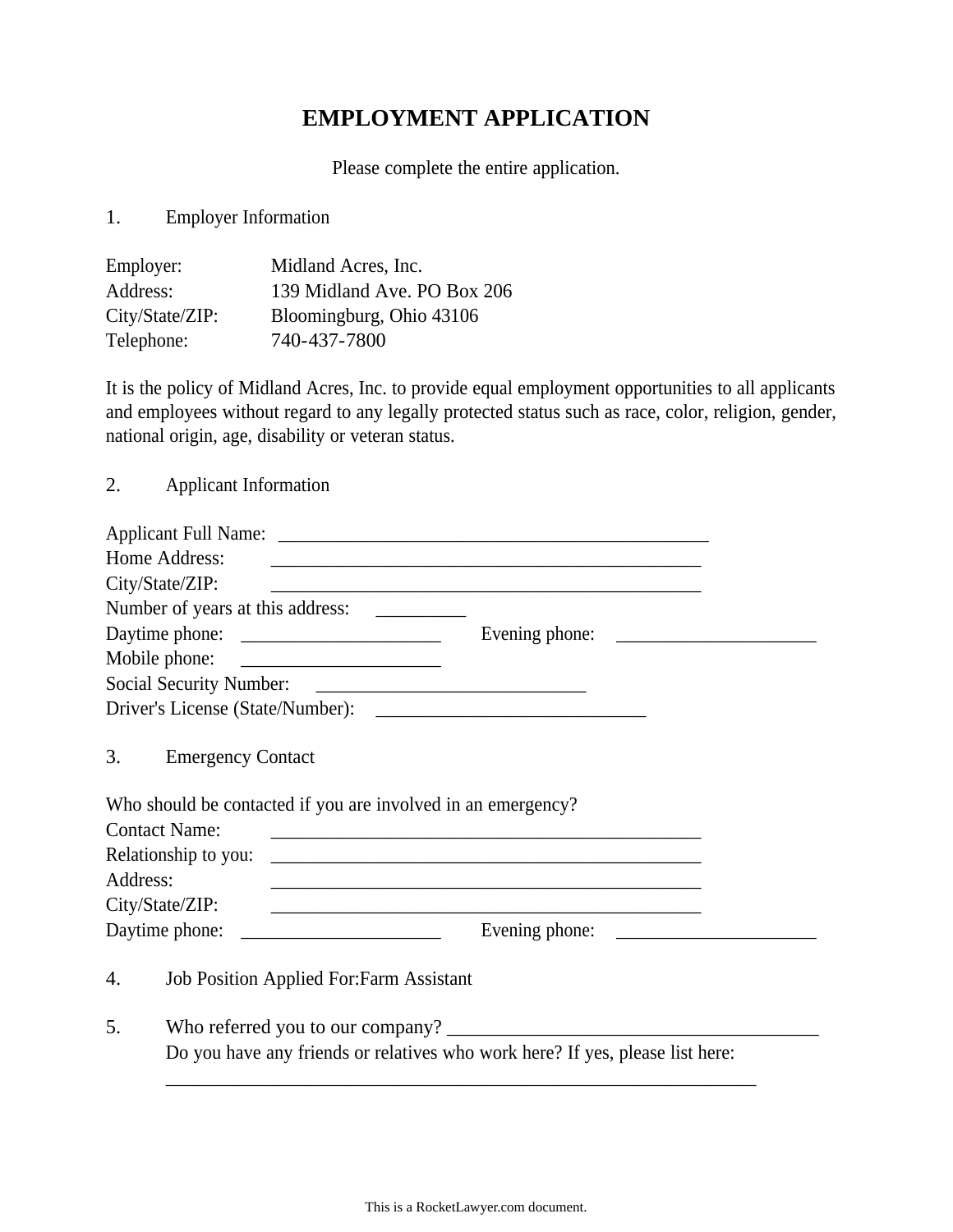| Have you applied to our company previously? ________ Yes ________ No                                                                  |
|---------------------------------------------------------------------------------------------------------------------------------------|
| Are you at least 18 years old?<br>$\frac{1}{1}$ Yes $\frac{1}{1}$ No                                                                  |
|                                                                                                                                       |
| Are you willing to work any shift, including nights and weekends? ______ Yes _____ No<br>If no, please state any limitations:         |
| If applicable, are you available to work overtime? _________ Yes ________ No                                                          |
| If you are offered employment, when would you be available to begin work?                                                             |
| If hired, are you able to submit proof that you are legally eligible for<br>employment in the United States? _______ Yes<br>$\sim$ No |
| Are you able to perform the essential functions of the job position you seek with                                                     |
| What reasonable accommodation, if any, would you request?                                                                             |
| <b>Applicant's Skills</b>                                                                                                             |

List any skills that may be useful for the job you are seeking. Enter the number of years of experience, and circle the number which corresponds to your ability for each particular skill. (One represents poor ability, while five represents exceptional ability.)

|              |                     | Ability   |
|--------------|---------------------|-----------|
|              |                     | <b>or</b> |
| <b>Skill</b> | Years of Experience | Rating    |
|              |                     | 12345     |
|              |                     | 12345     |

15. Applicant Employment History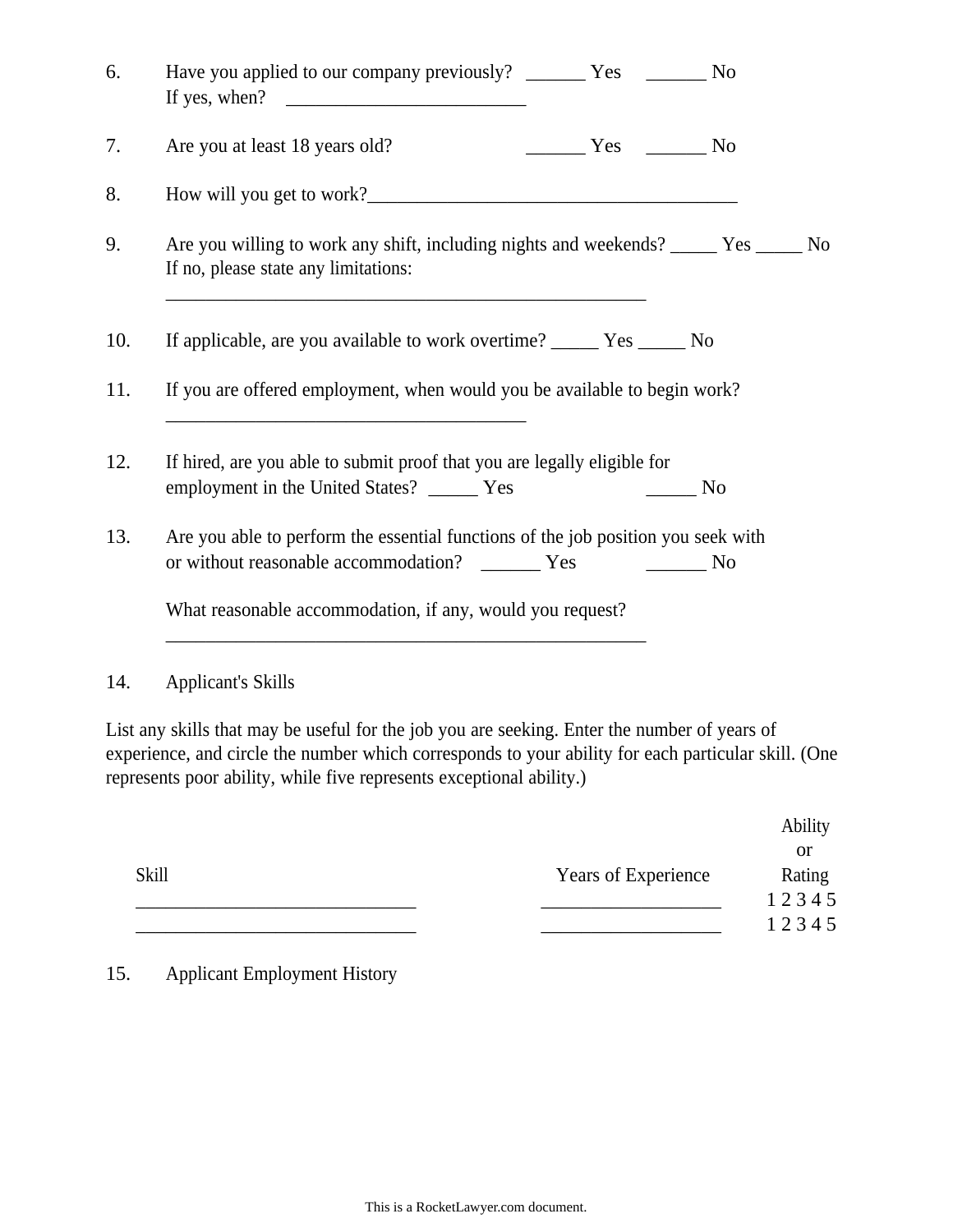List your current or most recent employment first. Please list all jobs (including self-employment and military service) which you have held, beginning with the most recent, and list and explain any gaps in employment. If additional space is needed, continue on the back page of this application.

| <b>Employer Name:</b><br><u> 1989 - Johann John Stein, markin fan it ferstjer fan de ferstjer fan it ferstjer fan it ferstjer fan it fers</u>   |
|-------------------------------------------------------------------------------------------------------------------------------------------------|
| <b>Supervisor Name:</b>                                                                                                                         |
| Address:                                                                                                                                        |
| City/State/ZIP:                                                                                                                                 |
| <b>Job Duties:</b>                                                                                                                              |
| Reason for Leaving:<br><u> 1989 - Johann John Stone, markin film yn y brenin y brenin y brenin y brenin y brenin y brenin y brenin y br</u>     |
| Dates of Employment (Month/Year):                                                                                                               |
|                                                                                                                                                 |
| <b>Employer Name:</b><br>the control of the control of the control of the control of the control of the control of                              |
| <b>Supervisor Name:</b>                                                                                                                         |
| Address:                                                                                                                                        |
| City/State/ZIP:                                                                                                                                 |
| <b>Job Duties:</b><br><u> 1980 - Johann Barn, mars ann an t-Amhain ann an t-Amhain an t-Amhain an t-Amhain an t-Amhain an t-Amhain an t-</u>    |
| Reason for Leaving:<br><u> 1989 - Johann John Stein, mars an deutscher Stein und der Stein und der Stein und der Stein und der Stein und</u>    |
| Dates of Employment (Month/Year):                                                                                                               |
|                                                                                                                                                 |
| <b>Employer Name:</b><br><u> 1940 - Johann John Stone, mars et al. 1940 - John Stone, mars et al. 1940 - John Stone, mars et al. 1940 - Joh</u> |
| <b>Supervisor Name:</b>                                                                                                                         |
| Address:                                                                                                                                        |
| City/State/ZIP:                                                                                                                                 |
| <b>Job Duties:</b><br><u> 1980 - Johann John Stone, markin fan de ferske fan de ferske fan de ferske fan de ferske fan de ferske fan d</u>      |
| Reason for Leaving:                                                                                                                             |
|                                                                                                                                                 |
|                                                                                                                                                 |
| References<br>16.                                                                                                                               |
|                                                                                                                                                 |
| List any two non-relatives who would be willing to provide a reference for you.                                                                 |
|                                                                                                                                                 |
| Name:                                                                                                                                           |
| Address:                                                                                                                                        |
| City/State/ZIP:                                                                                                                                 |
| Telephone:                                                                                                                                      |
| Relationship:                                                                                                                                   |
|                                                                                                                                                 |
| Name:                                                                                                                                           |
| Address:                                                                                                                                        |
| City/State/ZIP:                                                                                                                                 |
| Telephone:                                                                                                                                      |
| Relationship:                                                                                                                                   |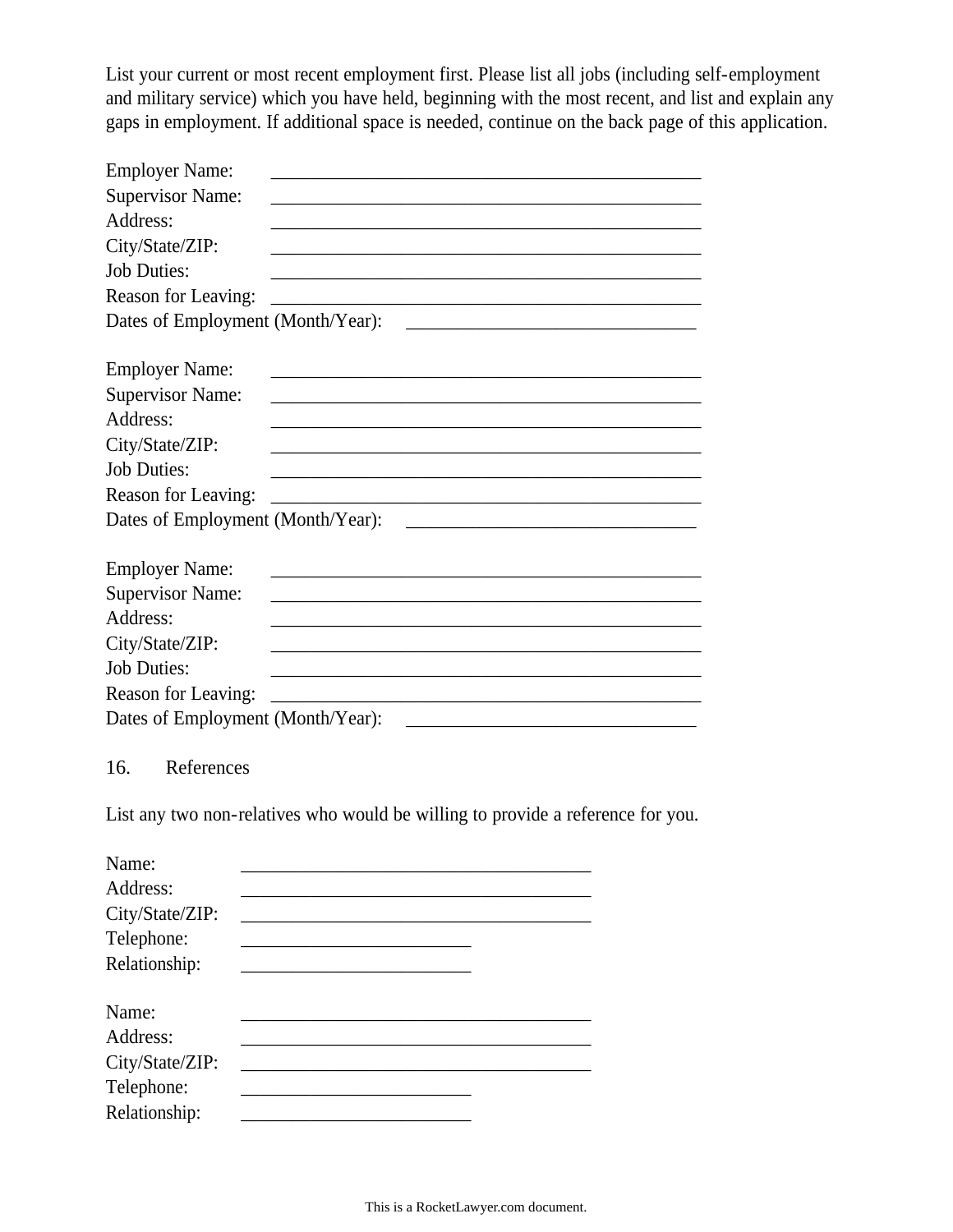17. Please provide any other information that you believe should be considered, including whether you are bound by any agreement with any current employer:

\_\_\_\_\_\_\_\_\_\_\_\_\_\_\_\_\_\_\_\_\_\_\_\_\_\_\_\_\_\_\_\_\_\_\_\_\_\_\_\_\_\_\_\_\_\_\_\_\_\_\_\_\_\_\_\_\_\_\_\_

 $\frac{1}{2}$  ,  $\frac{1}{2}$  ,  $\frac{1}{2}$  ,  $\frac{1}{2}$  ,  $\frac{1}{2}$  ,  $\frac{1}{2}$  ,  $\frac{1}{2}$  ,  $\frac{1}{2}$  ,  $\frac{1}{2}$  ,  $\frac{1}{2}$  ,  $\frac{1}{2}$  ,  $\frac{1}{2}$  ,  $\frac{1}{2}$  ,  $\frac{1}{2}$  ,  $\frac{1}{2}$  ,  $\frac{1}{2}$  ,  $\frac{1}{2}$  ,  $\frac{1}{2}$  ,  $\frac{1$